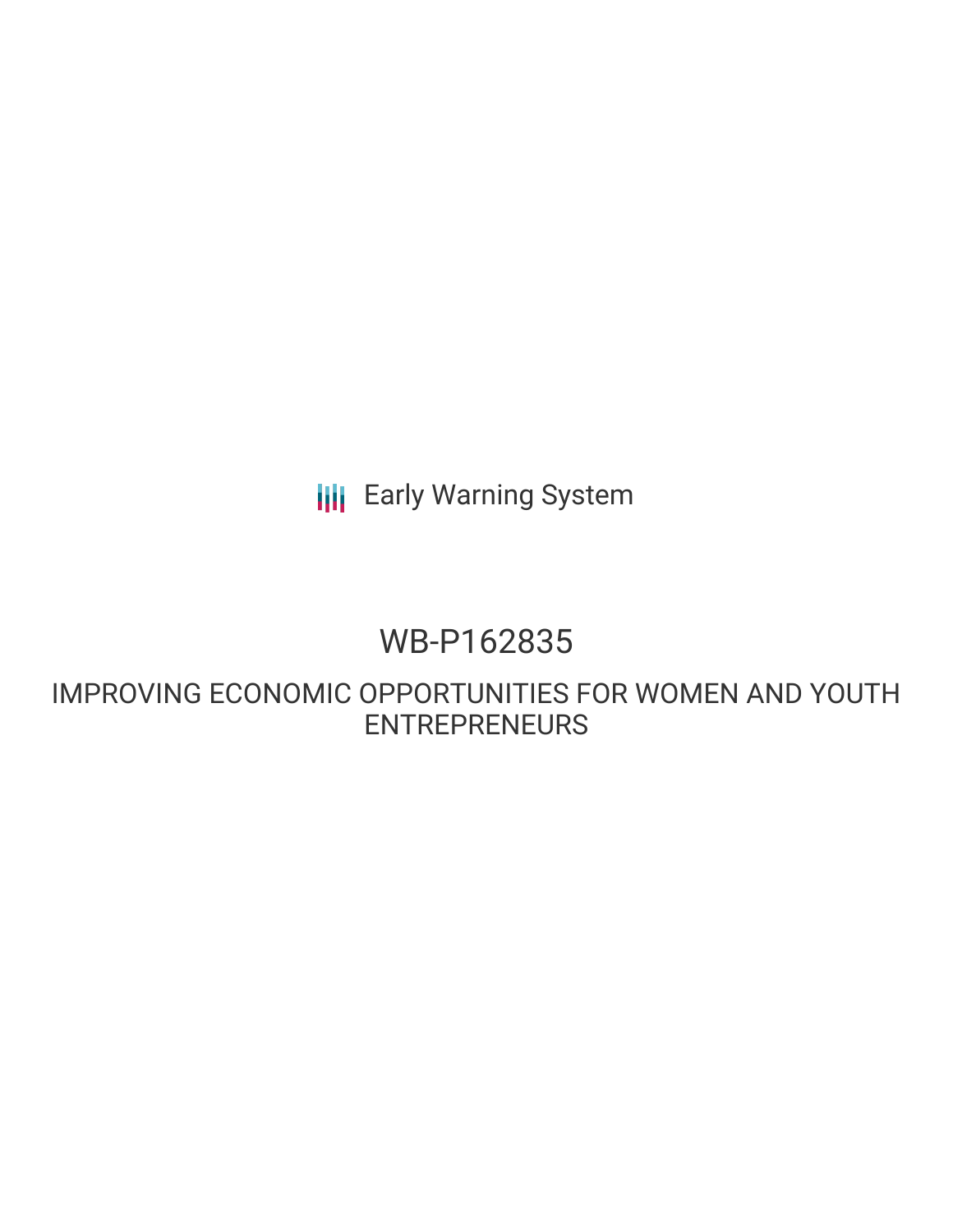

#### Early Warning System IMPROVING ECONOMIC OPPORTUNITIES FOR WOMEN AND YOUTH ENTREPRENEURS WB-P162835

#### **Quick Facts**

| <b>Countries</b>               | Egypt                  |
|--------------------------------|------------------------|
| <b>Financial Institutions</b>  | World Bank (WB)        |
| <b>Status</b>                  | Active                 |
| <b>Bank Risk Rating</b>        | U                      |
| <b>Voting Date</b>             | 2017-07-10             |
| <b>Borrower</b>                | ARAB REPUBLIC OF EGYPT |
| <b>Sectors</b>                 | Finance                |
| <b>Investment Type(s)</b>      | Loan                   |
| <b>Investment Amount (USD)</b> | \$200.00 million       |
| <b>Project Cost (USD)</b>      | \$200.00 million       |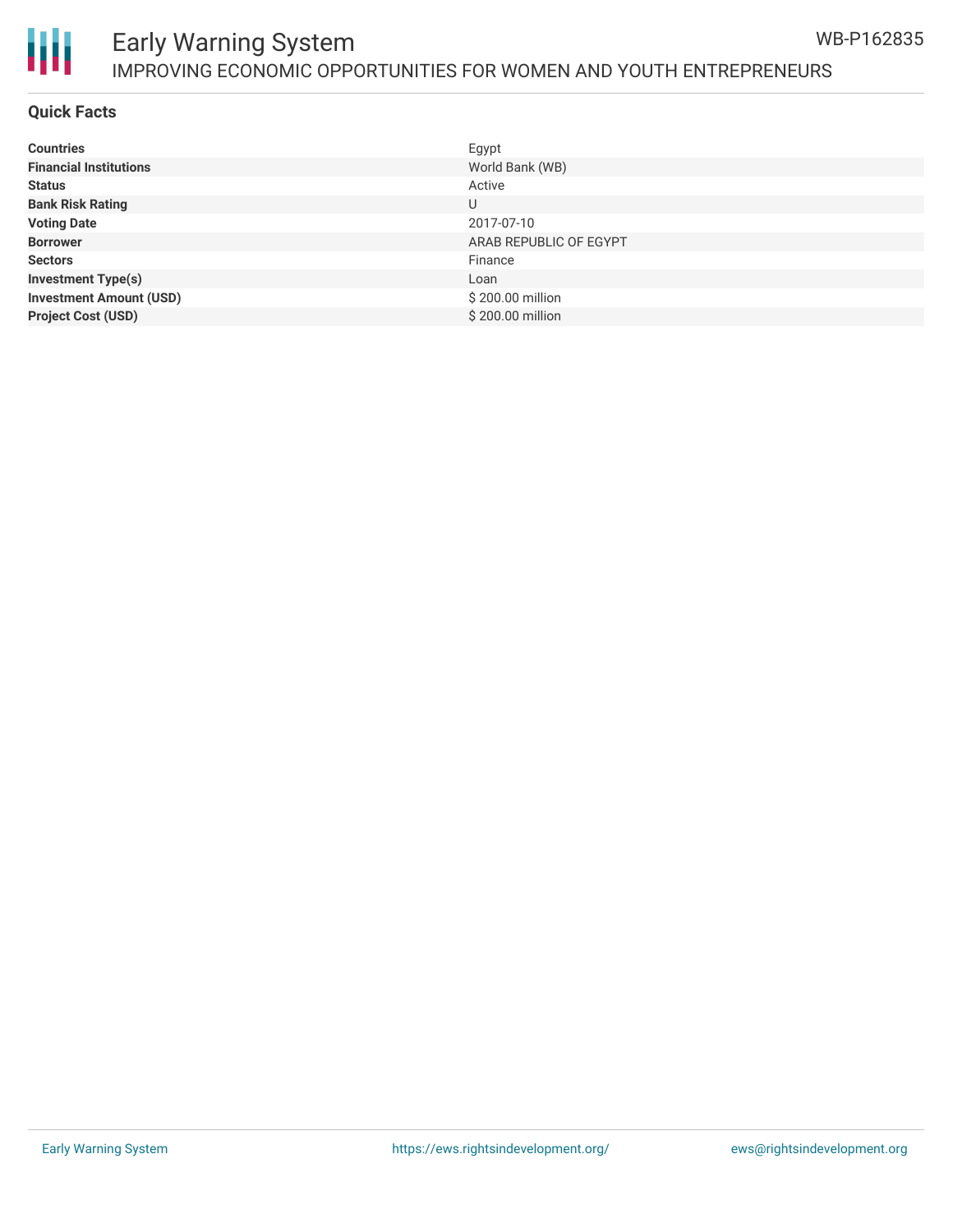#### **Project Description**

According to bank documents, the objective of the project would be to mitigate the negative impact of the economic reforms on the vulnerable population through

- i. enhancing the financing of youth, women and micro-entrepreneurs in lagging regions and
- ii. strengthening of SFD efficiency and sustainability.

The proposed project would include two results areas:

- 1. Results Area 1: the first results area would focus on increasing the number of new young and women microentrepreneurs in the lagging regions having access to financial services.
- 2. Results Area 2: a second results area would focus on the modernization and transformation of SFD, mainly through improvement to its institutional and legal mandate, funding diversification (including from the private sector), operational efficiency (including enhanced targeting to micro-entrepreneurs), product development, and improved monitoring and evaluation systems.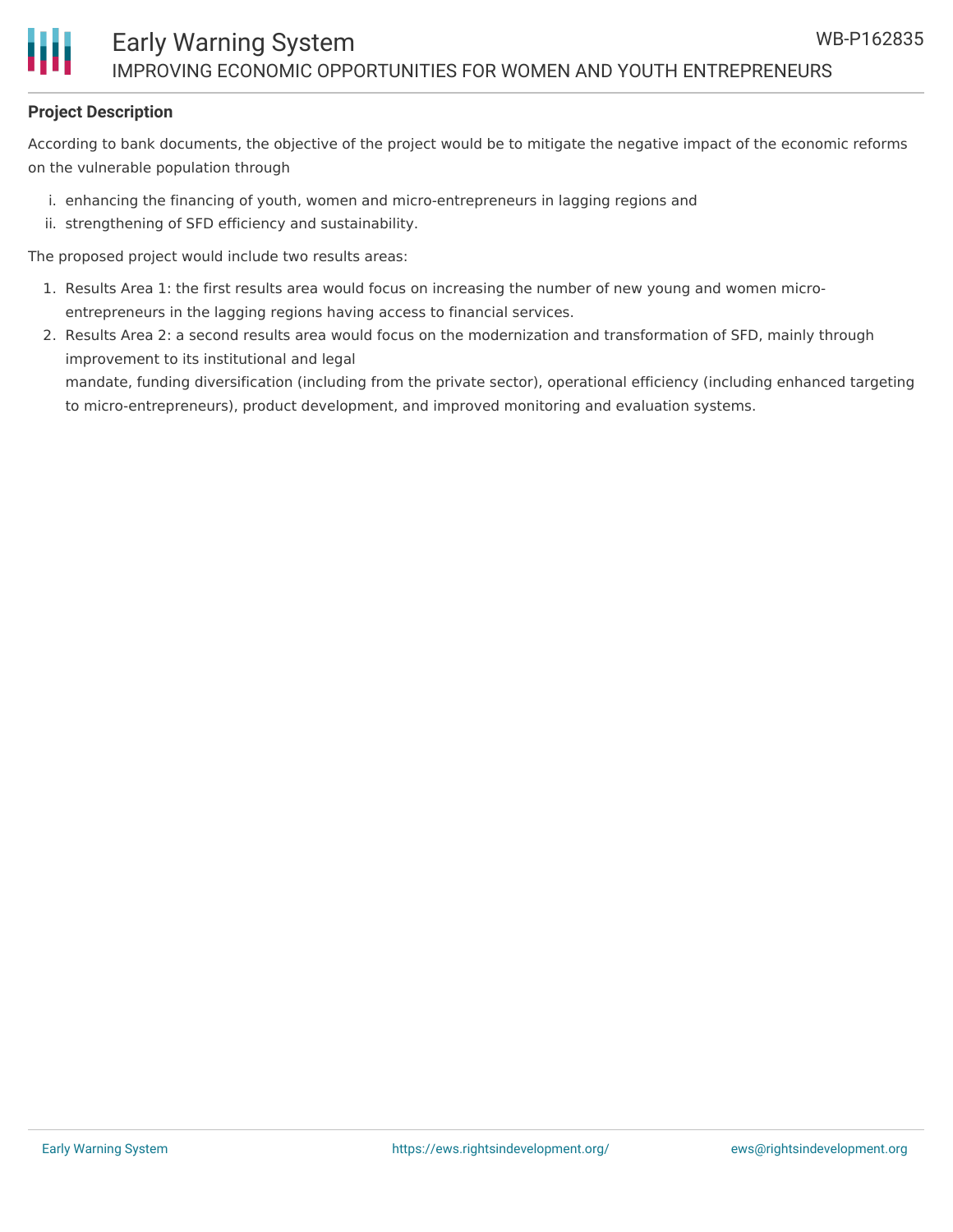# Ш

### Early Warning System IMPROVING ECONOMIC OPPORTUNITIES FOR WOMEN AND YOUTH ENTREPRENEURS

#### **Investment Description**

World Bank (WB)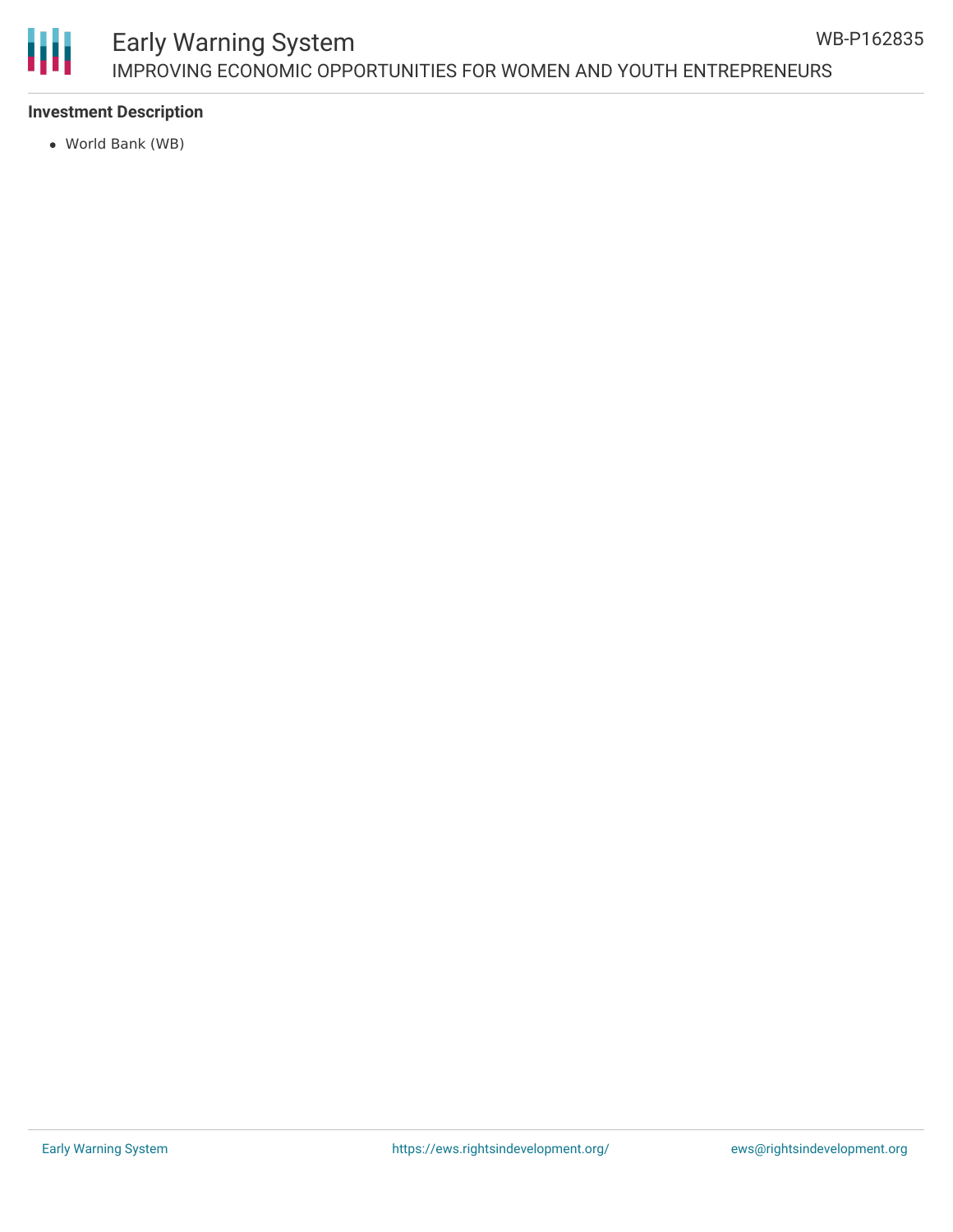

#### **Contact Information**

#### **World Bank:**

Contact: Karim Badr Title: Financial Sector Economist Tel: +201005778878 Email: [kmohamed@worldbank.org](mailto:kmohamed@worldbank.org)

#### **Implementing Agency:**

Nevin Gamaie General Secretary of the Social Fund for Development Tel: +202 33364842

#### **ACCOUNTABILITY MECHANISM OF WORLD BANK**

The World Bank Inspection Panel is the independent complaint mechanism and fact-finding body for people who believe they are likely to be, or have been, adversely affected by a World Bank-financed project. If you submit a complaint to the Inspection Panel, they may investigate to assess whether the World Bank is following its own policies and procedures for preventing harm to people or the environment. You can contact the Inspection Panel or submit a complaint by emailing ipanel@worldbank.org. You can learn more about the Inspection Panel and how to file a complaint at: http://ewebapps.worldbank.org/apps/ip/Pages/Home.aspx.